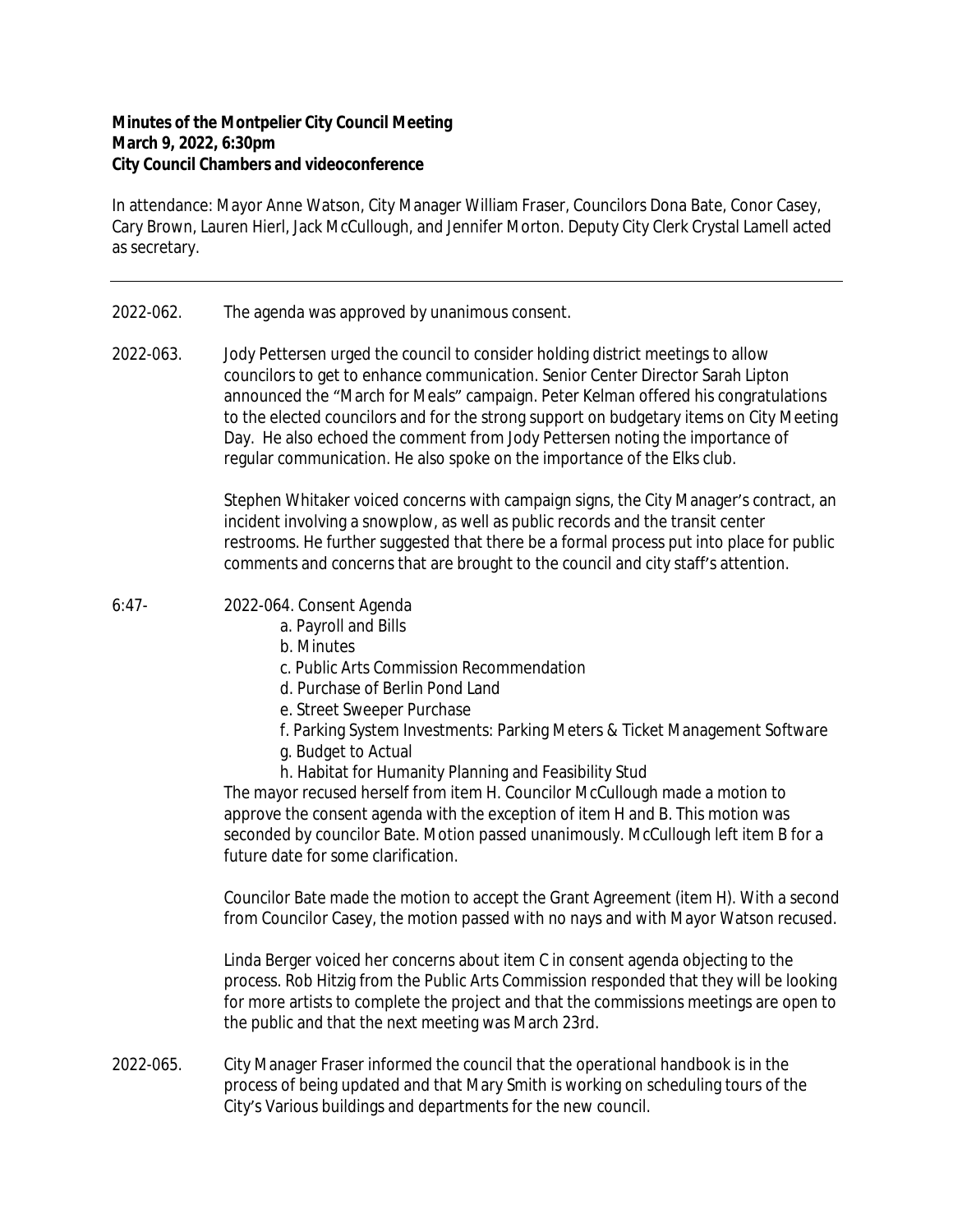- 2022-066. Councilor Bate nominated Councilor McCullough to continue as President. Councilor Morton nominated Councilor Bate as Vice President and Councilor Bate nominated Councilor Brown as parliamentarian. With a Second to all three nominations from Councilor Casey the motions carried unanimously.
- 2022-067. Councilor McCullough made the motion to readopt the rules as presented which was seconded by Councilor Bate. After some discussion of Item 8 with public comment from Peter Kelman and Stephen Whittaker there was an amendment to the motion to change item 8 from 10 to 5 minutes per topic. This motion failed with Councilors Casey, Morton, Hierl, and Brown voting against the change. A Second motion to adopt the rules as presented was made by Councilor Bate and seconded by Councilor Hierl. This motion passed unanimously.
- 2022-068. Councilor Casey moved to approve the ethics policy with a second by Councilor Hierl. The item passed unopposed.
- 2022-069. Mayor Watson spoke in regard to social media and making sure the council doesn't violate any open meeting law. Resident Stephen Whittaker offered comment. The council approved the item unopposed.
- 2022-070. The following committee assignments were agreed upon:
	- Americans with Disabilities (ADA) Committee: Jennifer Morton
	- Building Code Appeals Committee, Lauren Hierl: Jennifer Morton
	- Capital Improvement Plan Committee: Lauren Hierl, Cary Brown, Jennifer Morton
	- Central VT Regional Planning Commission, Transportation Committee (TAC): Dona Bate
	- Central VT public Safety Authority: Justin Deshler was appointed as a liaison for the Council (2-year term)
	- Central VT Solid Waste Management: Donna Barlow Casey
	- Community Justice Center (CJC) Citizen Advisory Board (CAB): Dona Bate
	- Energy Advisory Committee: Anne Watson, Lauren Hierl
	- Harry Sheridan Scholarship: Anne Watson
	- Homelessness Task Force: Jennifer Morton, Conor Casey
	- Housing Task Force: Jack McCullough, Cary Brown
	- Housing Trust Fund Advisory Board: Jack McCullough
	- Investment Committee: Conor Casey
	- Montpelier Alive Board: Cary Brown
	- Parks Commission Liaison: Dona Bate
	- Social & Economic Justice Advisory Committee: Lauren Hierl, Jennifer Morton
	- Transportation Infrastructure: Dona Bate
	- MyRide Committee: Conor Casey, Dona Bate
	- Stormwater Utility Committee: Lauren Hierl and appointing Jay Ericson as a representative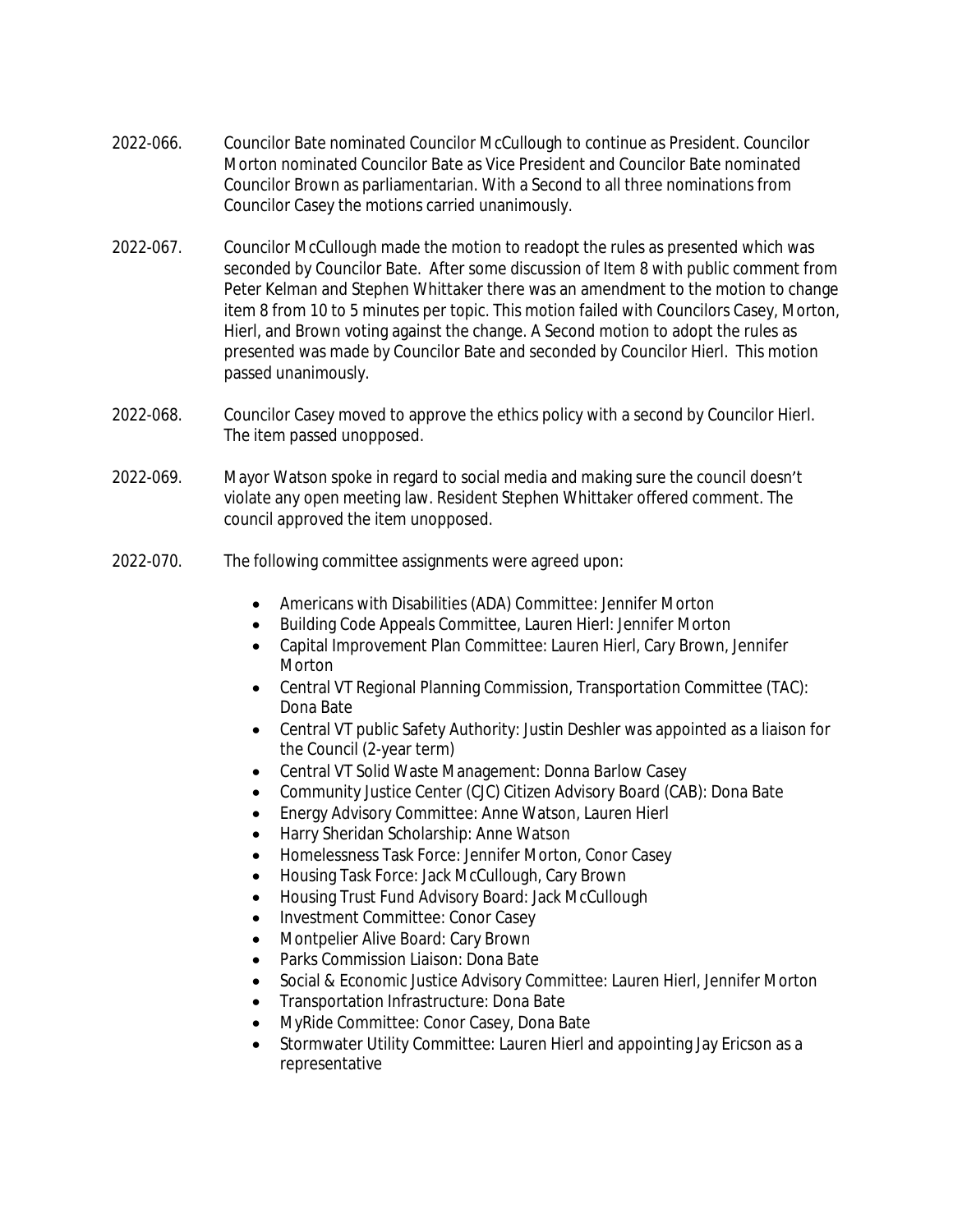Regarding the Public restroom committee Council member Casey felt like it needed a council discussion and noted that it has also been a discussion with the homelessness task force. Councilor McCullough moved to add a discussion of the Public Restroom Committee to the next meeting's agenda. Seconded by Councilor Casey and motion was approved. Councilor McCullough then moved to approve all other committee assignments as discussed. Councilor Casey seconded the motion, and the motion was passed uncontested.

2022-071. Kate Stephenson spoke on behalf of the Montpelier Energy Advisory Committee and presented the Metrics summary report.

The meeting went into recess at 8:21 and reconvened at 8:31.

- 2022-072. City Manager Fraser noted that the current mandate that the state had given the city authority to enact was coming to an end and the council needed to decide whether or not to continue. Assistant City Manager Neidemeyer informed the council that the state had announced they will be stepping back their masking mandate on the 14th. Mayor Watson noted that she had received an email from Montpelier Alive director, Dan Groberg, who had spoken with many businesses in town who were hoping we would not renew. After a brief discussion a motion to terminate the mask mandate effective immediately was made by Councilor McCullough and seconded by Councilor Casey. The motion carried unanimously.
- 2022-073. Assistant City Manager Niedermayer, on behalf of the Meals On Wheels program, said that they have had a very successful year since taking it in-house and to watch for announcements on events happening in March. Councilor Bate moved to approve the proclamation which was seconded by Councilor Morton, and all voted in favor.
- 2022-074. At 8:47 Mayor Watson opened the public hearing. Council Member Hierl gave her support stating it was great for the community and the businesses, but she would suggest changing the May 1st start date to April 15th. Councilor Casey agreed with Heirl's comments. Stephen Whittaker voiced safety concerns of some of the allowed locations and his displeasure for public properties being blocked for private use. City Manager Fraser advised that police and fire were involved and inspected all locations and there were no safety issues. At 8:54 Mayor Watson closed the public hearing

Councilor Bate made the motion to pass the first reading with the replacement date of April 15th instead of May 1st. Councilor Hierl seconded the motion and it passed unanimously

- 2022-075. City Manager Fraser informed council that after discussion with Chief Peete in February, it was clear that some topics required the council's attention, so they created a schedule to try address the issues.
	- Changing the minimum standards for officer recruitment & public drinking Apr 27
	- Sex work May 11
	- Fair and Impartial Policing May 25